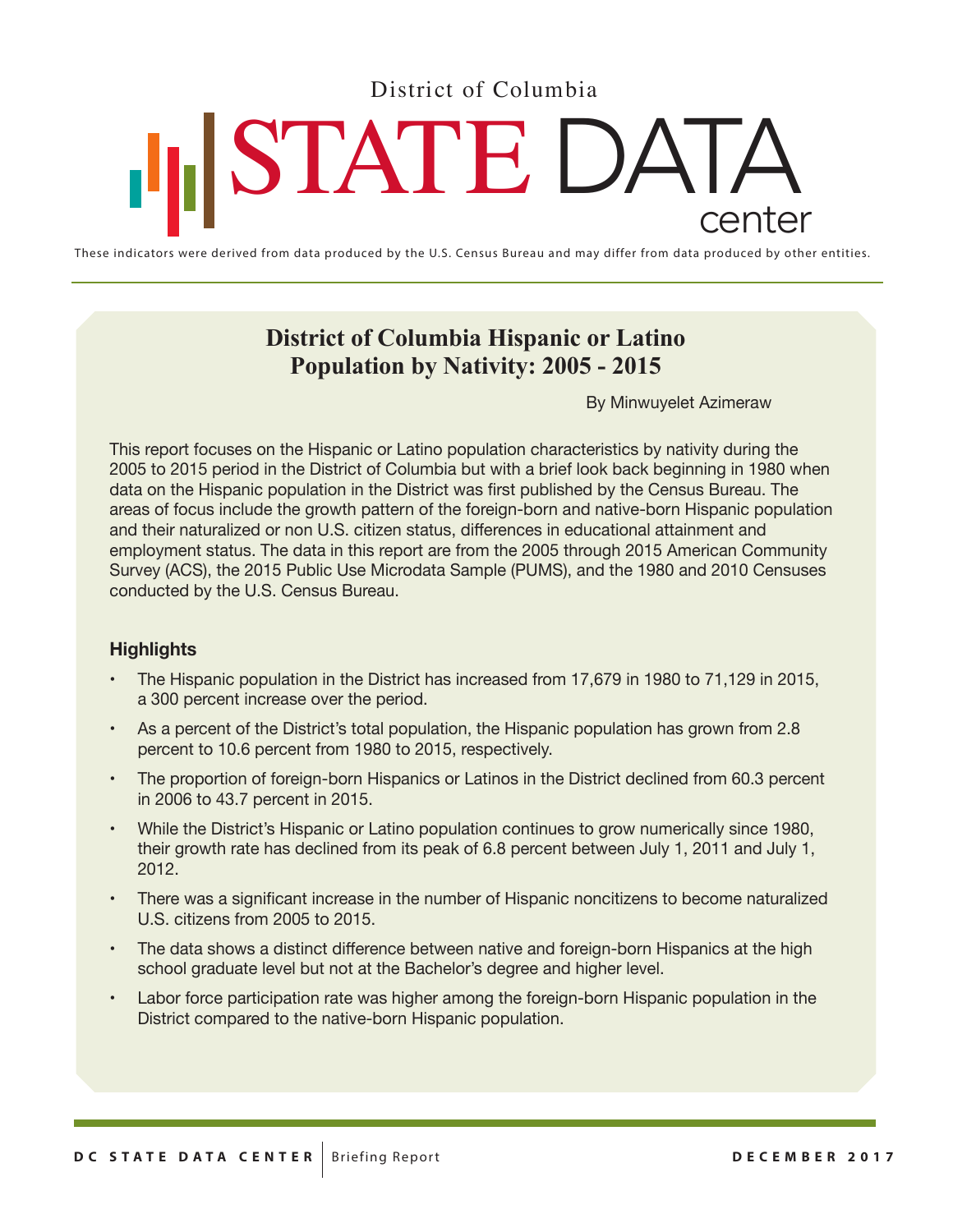#### **Historical Population Trends**

The District's Hispanic or Latino population has grown markedly since 1980 both numerically and as a percent of the total District population (Figure 1).





Census 1980 counted 17,679 Hispanics or Latinos in the District of Columbia, comprising 2.8 percent of the total population. According to the 2015 American Community Survey, there were 71,129 Hispanics or Latinos in the District on July 1, 2015, representing 10.6 percent of the total population (Table 1).

| <b>Table 1. District of Columbia Total Population and Hispanic Population:</b><br>1980 - 2015 |                 |                           |                               |                        |          |                 |           |  |
|-----------------------------------------------------------------------------------------------|-----------------|---------------------------|-------------------------------|------------------------|----------|-----------------|-----------|--|
| Year                                                                                          | <b>Total</b>    | <b>Hispanic or Latino</b> |                               | Change, 1980 to 2015   |          |                 |           |  |
|                                                                                               | <b>District</b> |                           |                               | <b>Total</b>           |          | <b>Hispanic</b> |           |  |
|                                                                                               | <b>Number</b>   | <b>Number</b>             | % of Total<br><b>District</b> | <b>Numeric</b>         | Percent  | <b>Numeric</b>  | Percent   |  |
| 2015                                                                                          | 672,228         | 71,129                    | 10.6%                         | 70,505                 | 11.7%    | 16,380          | 29.9%     |  |
| 2010                                                                                          | 601,723         | 54,749                    | 9.1%                          | 29,664                 | 5.2%     |                 | 21.8%     |  |
| 2000                                                                                          | 572,059         | 44,953                    | 7.9%                          | $-34,841$              | $-5.7\%$ | 12,243          | 37.4%     |  |
| 1990                                                                                          | 606,900         | 32,710                    | 5.4%                          | $-31,433$              | $-4.9%$  | 15,031          | 85.0%     |  |
| 1980                                                                                          | 638,333         | 17,679                    | 2.8%                          | <b>NA</b><br><b>NA</b> |          | <b>NA</b>       | <b>NA</b> |  |
| $NA = Not applicable$                                                                         |                 |                           |                               |                        |          |                 |           |  |

Source: U.S. Census Bureau, 2005 to 2015 American Community Survey

Source: U.S. Census Bureau, 2005 to 2015 American Community Survey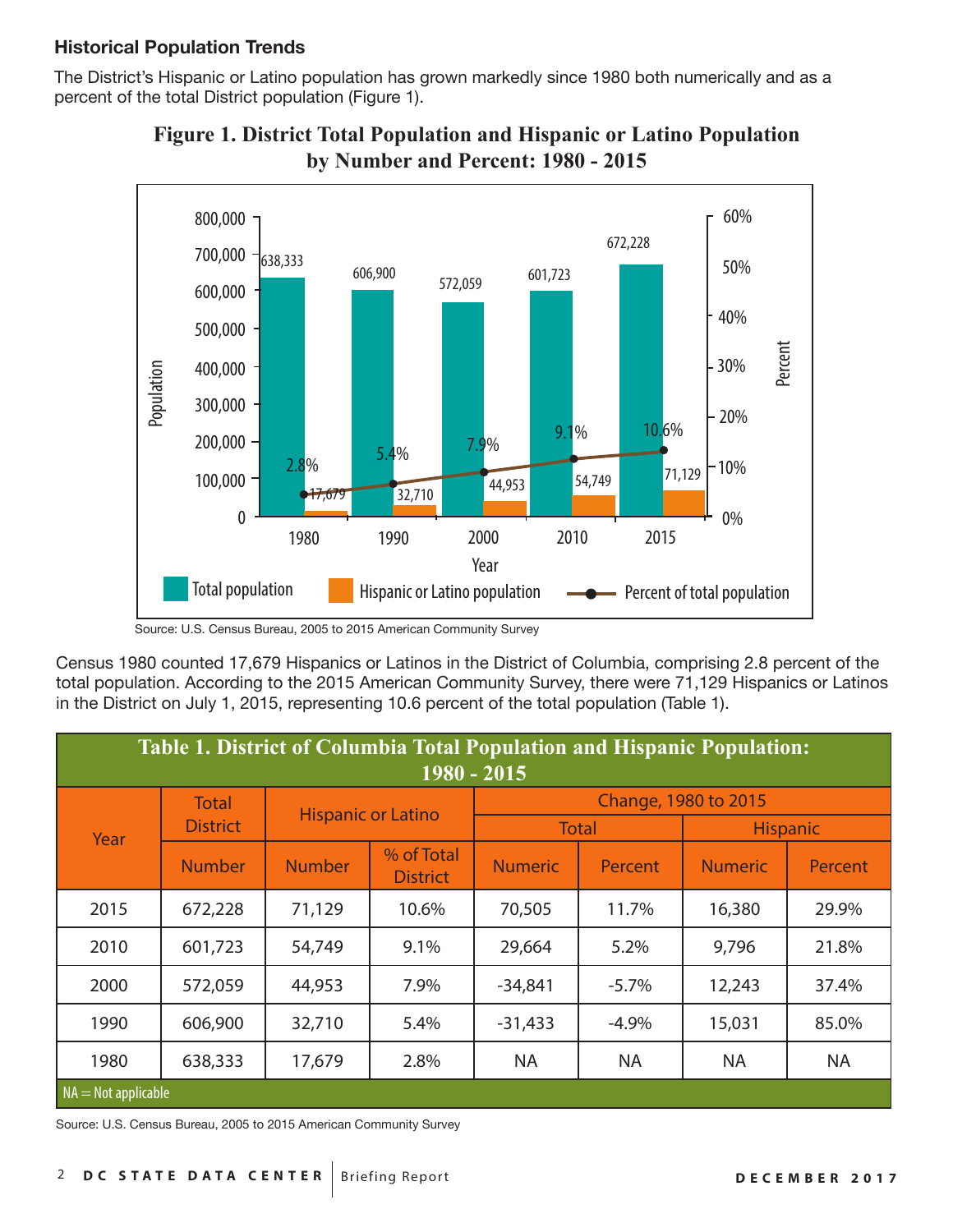#### **Hispanic or Latino Population by Nativity - 2005 to 2015**

According to the U.S. Census Bureau, "foreign-born" refers to anyone who is not a U.S. citizen at birth. This includes naturalized U.S. citizens, lawful permanent residents (immigrants), temporary migrants (such as foreign students), humanitarian migrants (such as refugees and asylees), and persons illegally present in the United States.

"Native-born" refers to anyone born in the United States, Puerto Rico, a U.S. Island Area (American Samoa, Guam, the Commonwealth of Northern Mariana Islands, or the U.S. Virgin Islands), or abroad of a U.S. citizen parent or parents.

| Table 2. District of Columbia Hispanic or Latino Population by Nativity:<br>July 1, 2005 - July 1, 2015 |                                    |                                |                                            |               |                                            |  |  |  |
|---------------------------------------------------------------------------------------------------------|------------------------------------|--------------------------------|--------------------------------------------|---------------|--------------------------------------------|--|--|--|
| Year<br>(as of July 1)                                                                                  | <b>Total Hispanic</b><br>or Latino | Native-born Hispanic or Latino |                                            |               | Foreign-born Hispanic or Latino            |  |  |  |
|                                                                                                         | <b>Number</b>                      | <b>Number</b>                  | % of Total<br><b>Hispanic or</b><br>Latino | <b>Number</b> | % of Total<br><b>Hispanic or</b><br>Latino |  |  |  |
| 2015                                                                                                    | 71,129                             | 40,031                         | 56.3%                                      | 31,098        | 43.7%                                      |  |  |  |
| 2014                                                                                                    | 68,356                             | 33,136                         | 48.5%                                      | 35,220        | 51.5%                                      |  |  |  |
| 2013                                                                                                    | 65,560                             | 33,143                         | 50.6%                                      | 32,417        | 49.4%                                      |  |  |  |
| 2012                                                                                                    | 62,726                             | 30,177                         | 48.1%                                      | 32,549        | 51.9%                                      |  |  |  |
| 2011                                                                                                    | 58,744                             | 27,924                         | 47.5%                                      | 30,820        | 52.5%                                      |  |  |  |
| 2010                                                                                                    | 55,256                             | 26,643                         | 48.2%                                      | 28,613        | 51.8%                                      |  |  |  |
| 2009                                                                                                    | 53,025                             | 24,704                         | 46.6%                                      | 28,321        | 53.4%                                      |  |  |  |
| 2008                                                                                                    | 51,124                             | 22,460                         | 43.9%                                      | 28,664        | 56.1%                                      |  |  |  |
| 2007                                                                                                    | 49016                              | 20,100                         | 41.0%                                      | 28,916        | 59.0%                                      |  |  |  |
| 2006                                                                                                    | 47,775                             | 18,958                         | 39.7%                                      | 28,817        | 60.3%                                      |  |  |  |
| 2005                                                                                                    | 45,901                             | 18,703                         | 40.7%                                      | 27,198        | 59.3%                                      |  |  |  |

Source: U.S. Census Bureau, 2005 to 2015 American Community Survey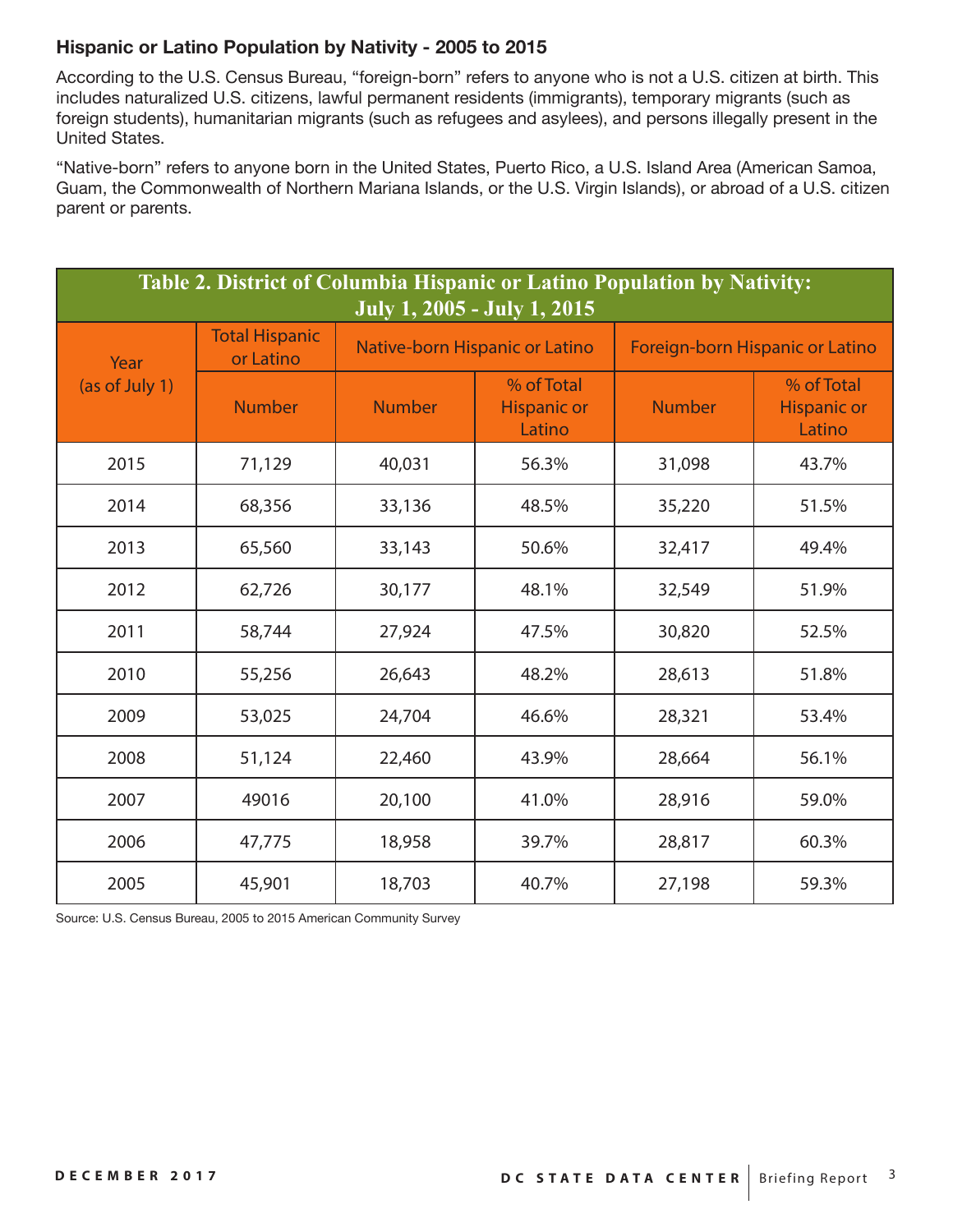According to the 2005 U.S. Census Bureau American Community Survey, there were 45,901 Hispanics or Latinos in the District of Columbia on July 1, 2005. Of the total 45,901 Hispanics or Latinos, 27,198 Hispanics or Latinos or 59.3 percent were foreign-born and 18,703 Hispanics or Latinos or 40.7 percent were nativeborn (Figure 2). In 2015, of the total 71,129 Hispanics or Latinos in the District, 43.7 percent were foreignborn (down from 60.3 percent in 2006) and 56.3 percent were native-born (up from 39.7 percent in 2006). The significant growth in the native-born Hispanic population in the District is captured by the increase in births to Hispanic mothers from below 1,000 births annually prior to 2005 to an average of 1,400 births annually since 2005.

As demonstrated in Table 2 and Figure 2, the ten years between 2005 and 2015 showed a general increase in the percentage of Hispanics who were native-born and a general decrease in the percentage of Hispanics who were foreign-born, as a share of the total Hispanic population in the District. In addition, while the total number of both native-born and foreign-born Hispanics increased from 2005 to 2015, native-born Hispanics have more than doubled (114 percent) while foreign-born Hispanics grew only 14 percent.



## **Figure 2. District of Columbia Hispanic or Latino Population by Nativity: July 1, 2005 - July 1, 2015**

Source: U.S. Census Bureau, 2005 to 2015 American Community Survey

#### **Foreign-Born Hispanic or Latino Population by Citizenship Status - 2005 to 2015**

In the ten years between 2005 and 2015, there was a significant increase in the number and percentage of Hispanic noncitizens who became naturalized U.S. citizens. Of the total 27,198 foreign-born Hispanics or Latinos in the District of Columbia in 2005, 19 percent were naturalized U.S. citizens and the majority or 81 percent were noncitizens (Table 3 and Figure 3).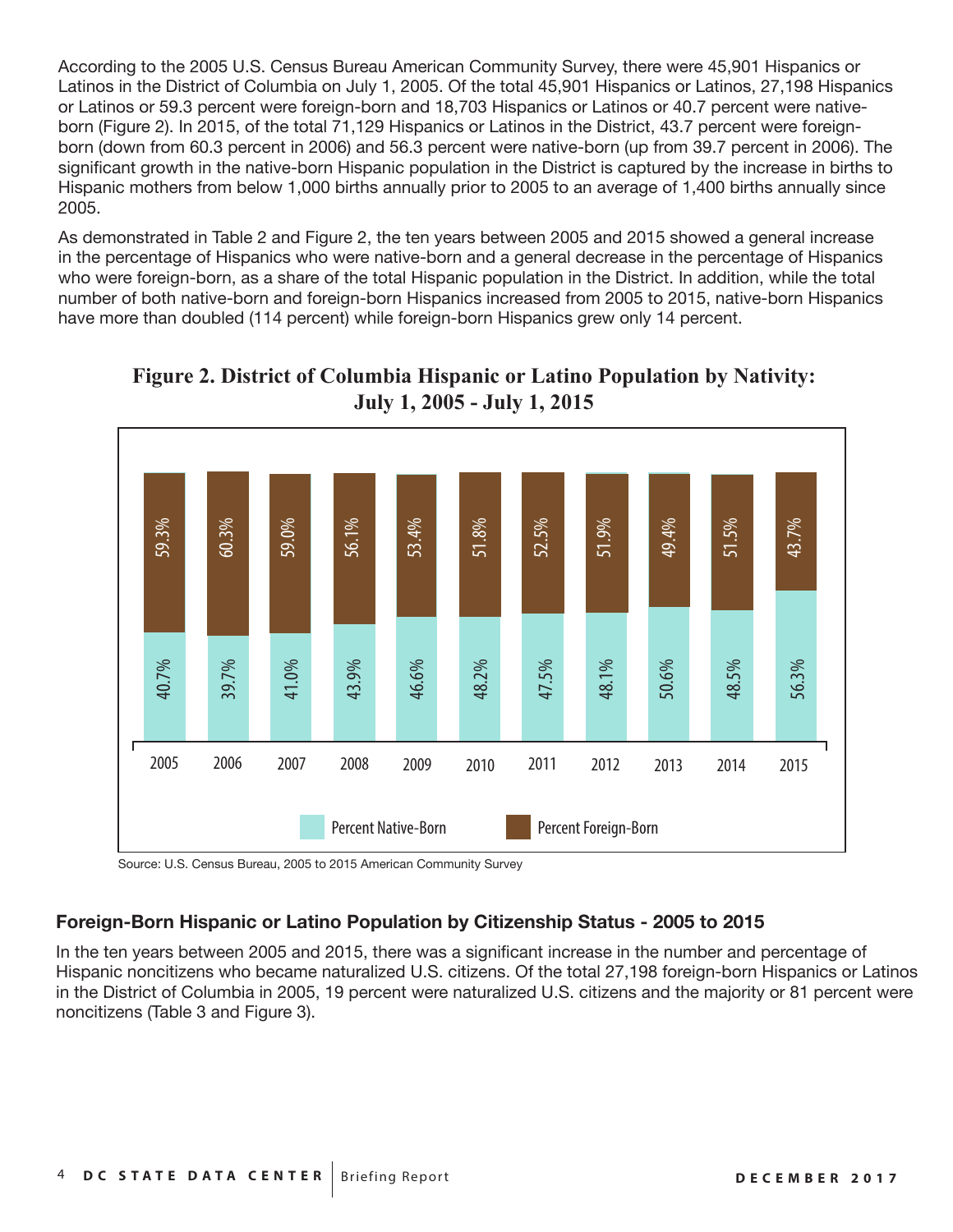| Table 3. District of Columbia Foreign-Born Hispanic or Latino Population<br>by Citizenship Status: July 1, 2005 - July 1, 2015 |                     |               |                                                                         |                    |                                                                         |  |  |
|--------------------------------------------------------------------------------------------------------------------------------|---------------------|---------------|-------------------------------------------------------------------------|--------------------|-------------------------------------------------------------------------|--|--|
|                                                                                                                                | <b>Foreign Born</b> |               | Naturalized U.S. citizen                                                | Not a U.S. citizen |                                                                         |  |  |
| Year<br>(as of July 1)                                                                                                         | <b>Number</b>       | <b>Number</b> | <b>Percent of total</b><br>foreign-born<br><b>Hispanic or</b><br>Latino | <b>Number</b>      | <b>Percent of total</b><br>foreign-born<br><b>Hispanic or</b><br>Latino |  |  |
| 2015                                                                                                                           | 31,098              | 10,771        | 34.6%                                                                   | 20,327             | 65.4%                                                                   |  |  |
| 2014                                                                                                                           | 35,220              | 8,135         | 23.1%                                                                   | 27,085             | 76.9%                                                                   |  |  |
| 2013                                                                                                                           | 32,417              | 11,663        | 36.0%                                                                   | 20,754             | 64.0%                                                                   |  |  |
| 2012                                                                                                                           | 32,549              | 8,143         | 25.0%                                                                   | 24,406             | 75.0%                                                                   |  |  |
| 2011                                                                                                                           | 30,820              | 9,070         | 29.4%                                                                   | 21,750             | 70.6%                                                                   |  |  |
| 2010                                                                                                                           | 28,613              | 7,831         | 27.4%                                                                   | 20,782             | 72.6%                                                                   |  |  |
| 2009                                                                                                                           | 28,321              | 7,632         | 26.9%                                                                   | 20,689             | 73.1%                                                                   |  |  |
| 2008                                                                                                                           | 28,664              | 6,375         | 22.2%                                                                   | 22,289             | 77.8%                                                                   |  |  |
| 2007                                                                                                                           | 28,916              | 8,443         | 29.2%                                                                   | 20,473             | 70.8%                                                                   |  |  |
| 2006                                                                                                                           | 28,817              | 5,731         | 19.9%                                                                   | 23,086             | 80.1%                                                                   |  |  |
| 2005                                                                                                                           | 27,198              | 5,173         | 19.0%                                                                   | 22,025             | 81.0%                                                                   |  |  |

Source: U.S. Census Bureau, 2005 to 2015 American Community Survey

According to the 2015 American Community Survey, of the total 31,098 foreign-born Hispanics or Latinos in the District in 2015, 34.6 percent were naturalized U.S. citizens (up from 19 percent in 2005) and 65.4 percent were noncitizens (down from 81 percent in 2005). The high degree of fluctuation both in number and percent for naturalized citizens and noncitizens may be a reflection of the small sample size throughout the survey period.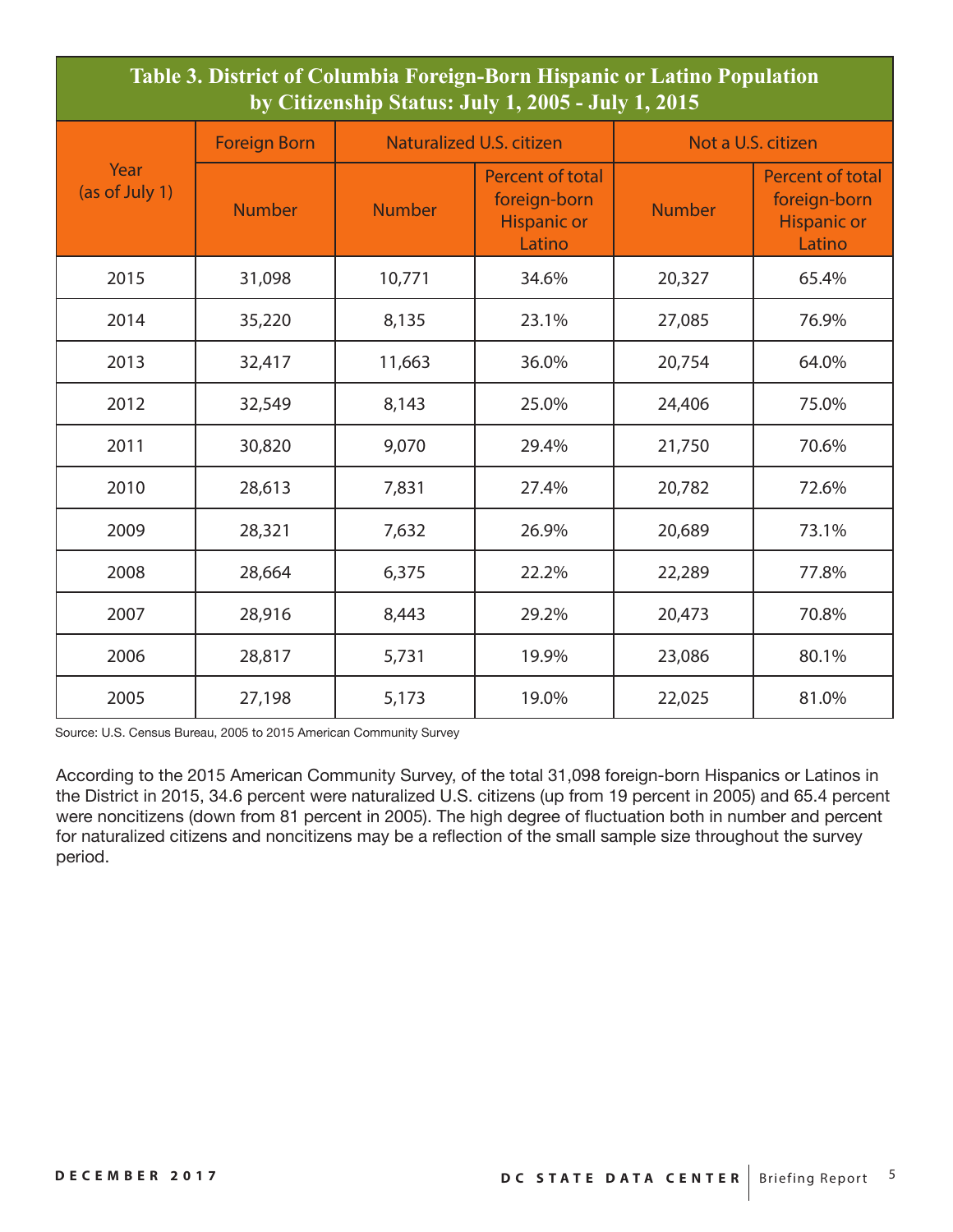## **Figure 3. District of Columbia Foreign-Born Hispanic or Latino Population by Citizenship Status: July 1, 2005 - July 1, 2015**



Source: U.S. Census Bureau, 2005 to 2015 American Community Survey

### **Hispanic or Latino Population 3 Years and Over by Nativity and Educational Attainment**

Between July 1, 2005 and July 1, 2006, the District's Hispanic population increased by 4.1 percent or 1,874 people. The annual growth rate of the District's Hispanic population declined to 2.6 percent between July 1, 2006 and July 1, 2007. Table 4 shows the District of Columbia Hispanic population numeric and percent change during the 2005 to 2015 period.

| Table 4. Hispanic or Latino Population 3 Years and Over by Nativity |                                                |      |               |               |              |      |  |  |
|---------------------------------------------------------------------|------------------------------------------------|------|---------------|---------------|--------------|------|--|--|
| and Educational Attainment: 2015                                    |                                                |      |               |               |              |      |  |  |
| <b>Educational Attainment</b>                                       | <b>Total</b>                                   |      | <b>Native</b> |               | Foreign-born |      |  |  |
|                                                                     | $\%$<br>$\%$<br><b>Number</b><br><b>Number</b> |      | <b>Number</b> | $\frac{0}{0}$ |              |      |  |  |
| Total poulation 3 years and over                                    | 67,134                                         | 100  | 36,800        | 100           | 30,334       | 100  |  |  |
| Less than 9th grade                                                 | 20,012                                         | 29.8 | 11,054        | 30.0          | 8,958        | 29.5 |  |  |
| 9th to 12th grade, no diploma                                       | 6,303                                          | 9.4  | 2,145         | 5.8           | 4,158        | 13.7 |  |  |
| High school graduate (includes equivalency)                         | 9,912                                          | 14.8 | 5,075         | 13.8          | 4,837        | 15.9 |  |  |
| Some college, no degree                                             |                                                | 11.7 | 5,673         | 15.4          | 2,186        | 7.2  |  |  |
| Associate's degree                                                  | 421                                            | 0.6  | 297           | 0.8           | 124          | 0.4  |  |  |
| Bachelor's degree                                                   | 10,571                                         | 15.7 | 6,182         | 16.8          | 4,389        | 14.5 |  |  |
| Graduate or professional degree                                     | 12,056                                         | 18.0 | 6,374         | 17.3          | 5,682        | 18.7 |  |  |
|                                                                     |                                                |      |               |               |              |      |  |  |
| High school graduate or higher                                      | 40,819                                         | 60.8 | 23,601        | 64.1          | 17,218       | 56.7 |  |  |
| Bachelor's degree or higher                                         | 22,627                                         | 33.7 | 12,556        | 34.1          | 10,071       | 33.2 |  |  |

Source: U.S. Census Bureau, 2015 Public Use Microdata Sample (PUMS).